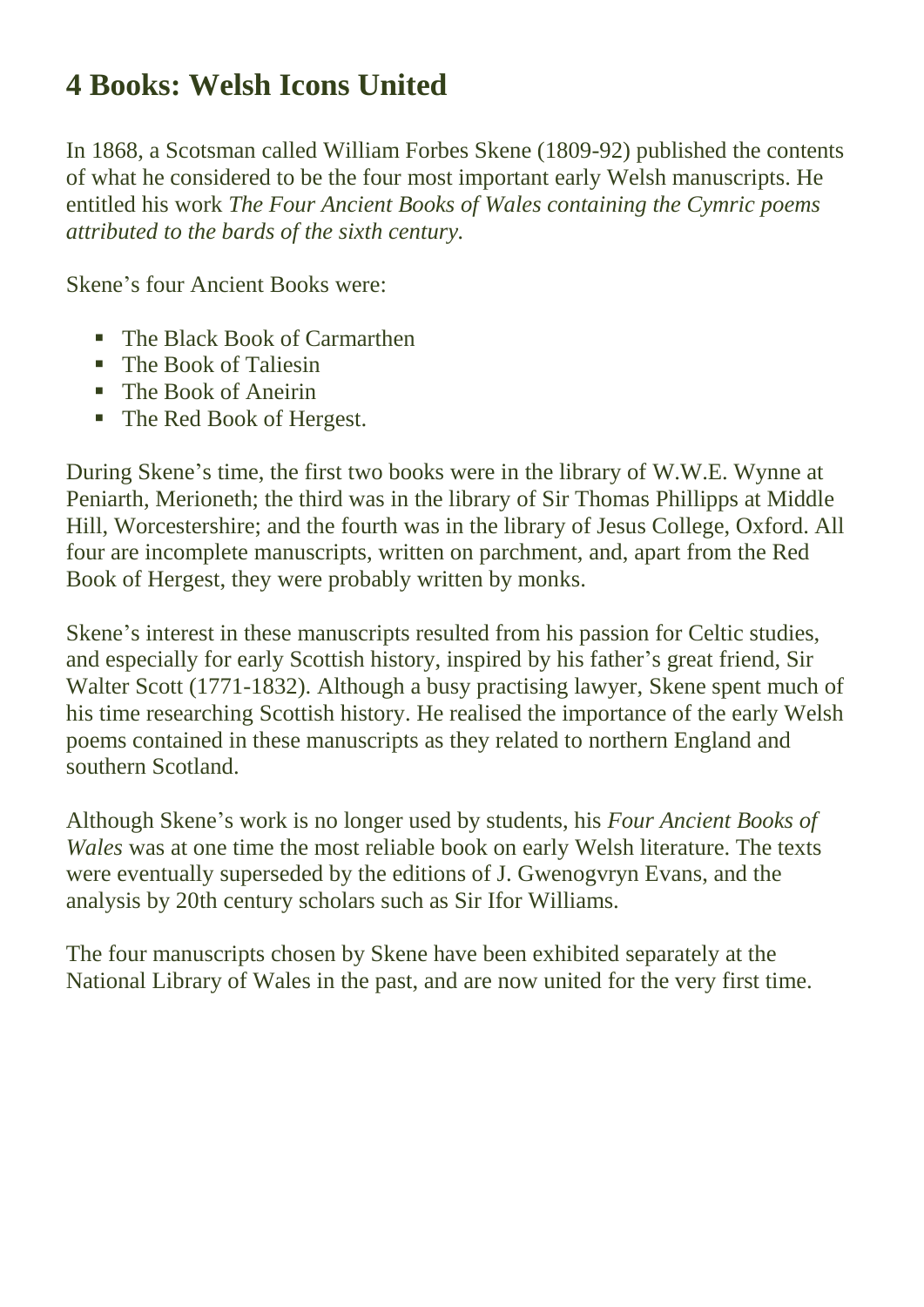# **The Black Book of Carmarthen**

The National Library of Wales's Black Book of Carmarthen is the earliest surviving collection of Welsh poetry, and deserves its status as the most iconic of all Welsh manuscripts.

It was written by one scribe, during different periods of his life, before and about the year 1250. He wrote on eight gatherings of strong parchment, and may possibly have intended to create a number of volumes, not one. The contents of the Book suggest that it was compiled in south-west Wales, possibly at Whitland or Carmarthen.

There are three main categories of poems in the Black Book:

- religious poetry, such as the *Dialogue Between the Body and the Soul*
- secular praise poetry, such as Cynddelw's *Elegy on the Death of Madog ap Maredudd* (last ruler of a united Powys, who died in 1160)
- **•** poetry from early Welsh tales, particularly those relating to the Myrddin Legend.

The 6th century figure of Myrddin who appears in the Black Book poems known as *Yr Afallennau* and *Yr Oianau* is very different from the Merlin portrayed by Geoffrey of Monmouth, and developed in later continental Arthurian Legend. Here, he is a pitiful creature living wild in the woods of Northern Britain following defeat in battle. He converses with an apple tree and a pig, and proclaims the future of his people in the form of prophecy.

Other striking poems in the Black Book include

- a dialogue between Arthur and a gatekeeper named Glewlwyd 'of the Mighty Grasp'
- verses associated with the tale of Seithenyn and the drowning of a land called Cantre'r Gwaelod
- **The stanzas, mourning ancient heroes with references to their final resting places.**

In comparison with the Books of Taliesin and Aneirin, there are no poems in the Black Book that can be dated to a period earlier than three centuries or so before its compilation.

The manuscript was once owned by Sir John Prise (1502?-1555) of Brecon, agent of king Henry VIII at the Dissolution of the Monasteries, and he obtained it from the Treasurer of St David's Cathedral before 1541. It was stated then that it came from the Priory of St John the Evangelist and Teulyddog, Carmarthen.

The volume was known as the 'Black Book' in the 16th century, probably in reference to its leather covering, which may have been original, and which has not survived. The manuscript was rebound in black leather at the National Library in 1976.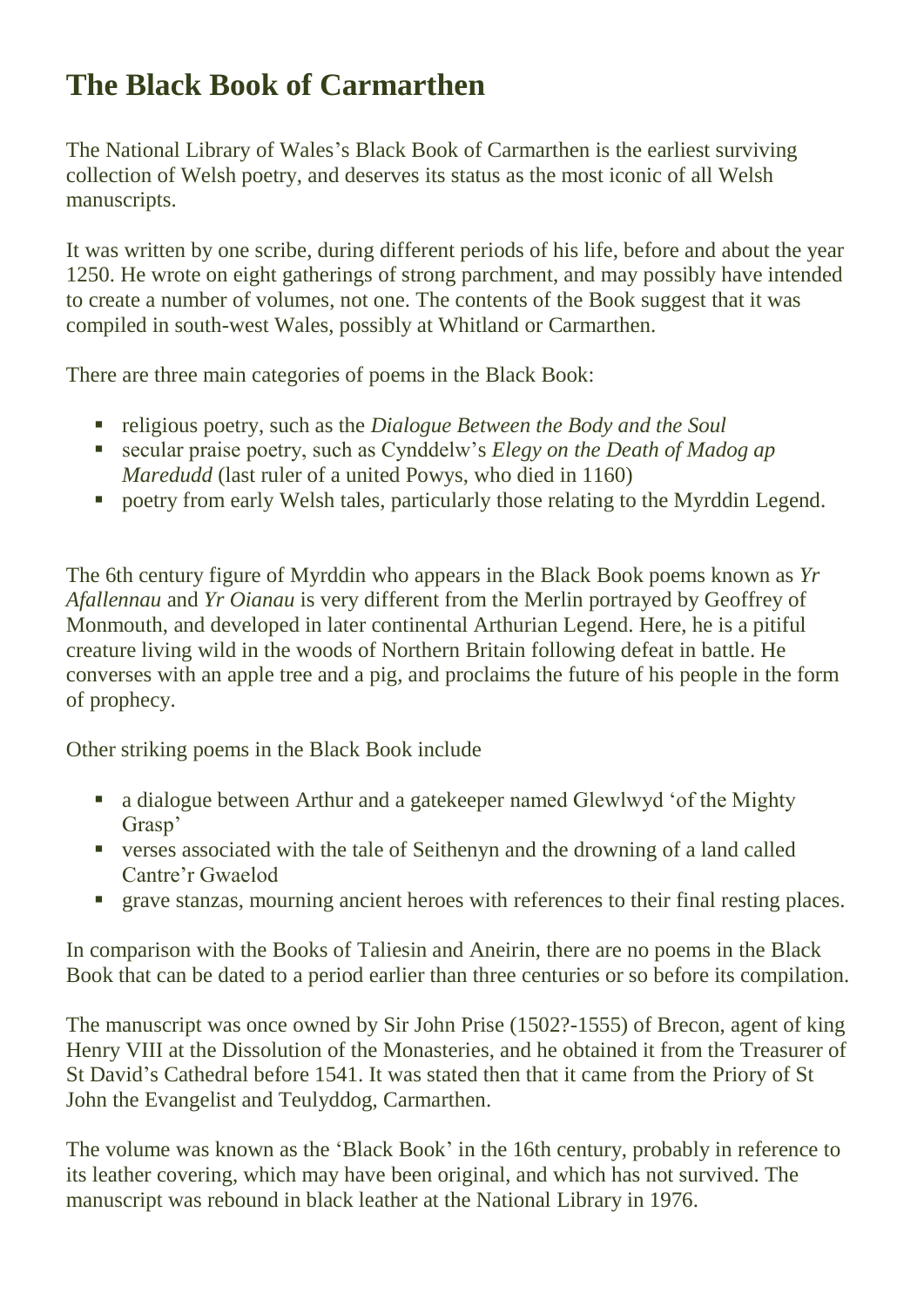## **The Book of Taliesin**

Although written during the first half of the 14th century, the National Library's Book of Taliesin may contain the earliest surviving poetry in Welsh. It is also the earliest surviving compilation of poems ascribed to one poet.

Not all of the sixty or so poems in the manuscript were written by a poet called Taliesin Ben Beirdd ("Chief of the Poets"). Some were ascribed to him because they contained the kind of native or Latin learning associated with such a figure. However, the work of scholars such as Sir Ifor Williams during the 20th century identified at least 12 poems in the Book which may indeed have been composed by Taliesin, a poet who was active towards the end of the 6th century.

At the time of the 5th century Roman withdrawal from Britain, the present day north of England was a collection of indigenous Brythonic (or early Welsh) kingdoms. They were gradually losing their territory to the advancing Angles, or Englishspeaking warriors. In the Book, Taliesin praises Urien and his son Owain ab Urien, rulers of a territory known as Rheged in northern England. The poems refer to battles between these Brythonic rulers and the English settlers who were expanding their influence westwards in this area.

Other poems in the manuscript include:

- *Armes Prydein Fawr,* a 10th century prophecy, including the earliest surviving references to *Kymro* and *Kymry*, describing Welsh people
- *Preiddeu Annwfn,* referring to king Arthur's ill-fated voyage to the Otherworld to win a cauldron
- elegies to Cunedda and Dylan Eil Ton (a legendary figure)
- the earliest Western reference to the feats of Hercules and Alexander.

The manuscript was written by one scribe, probably in south Wales, and possibly in Glamorgan. He was also responsible for writing four other surviving volumes, all of prose, of which two are held at the National Library of Wales.

'The Book of Taliesin' is a late title, possibly the invention of Robert Vaughan of Hengwrt, the 17th century owner of three of the four *Ancient Books of Wales.*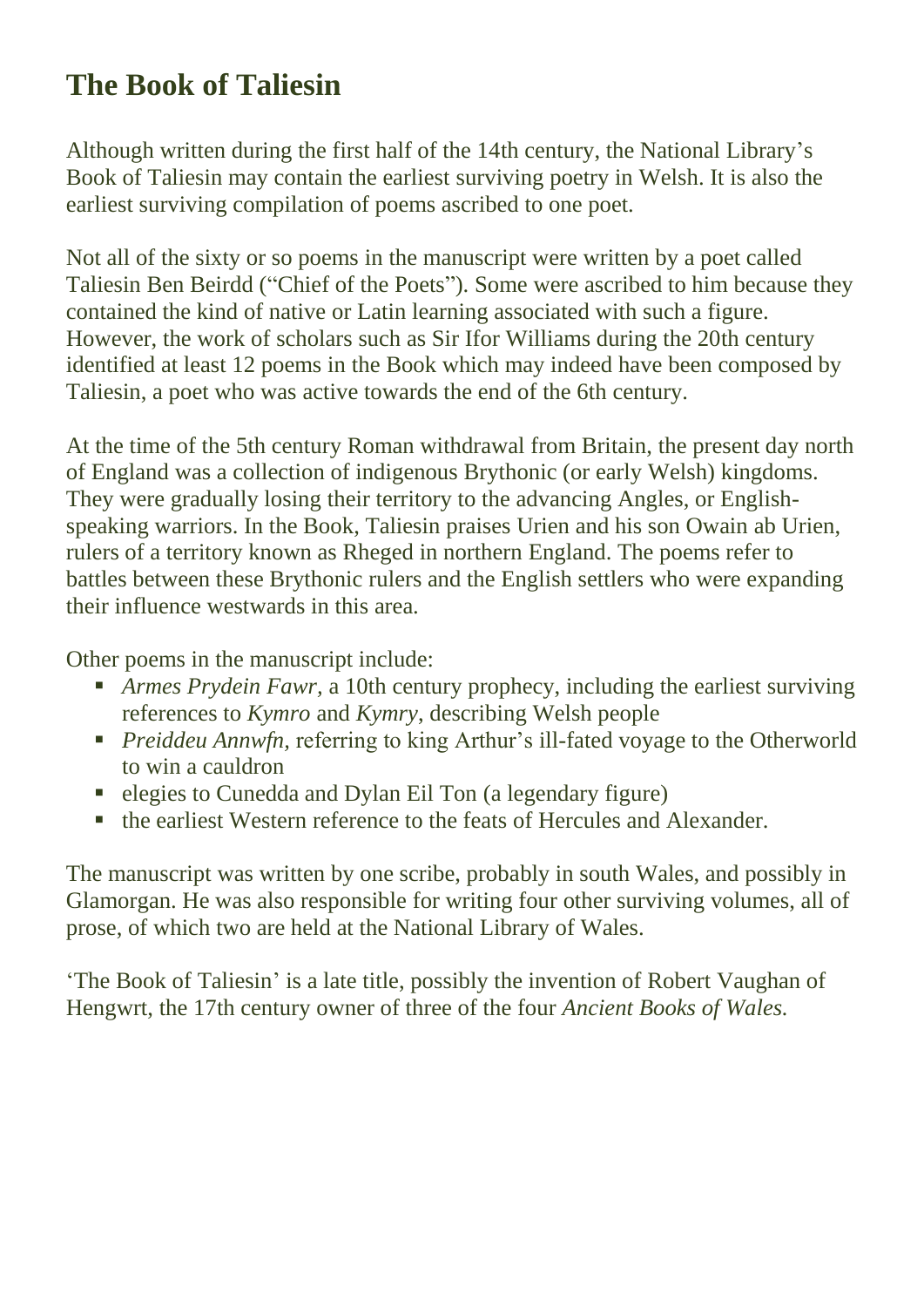#### **The Book of Aneirin**

Owned by Cardiff Council, and on long-term deposit at the National Library, the mid-13th century Book of Aneirin may also contain some of the earliest poetry composed in Welsh, and is the only one of the *Four Ancient Books* believed to have been written in North Wales.

The manuscript was the work of two monks, possibly at the Cistercian abbey of Aberconwy, before the end of Welsh independence in 1282. However, the archaic poetry they copied was old even then, and belonged to the late 6th century Welsh-speaking territory known as *Yr Hen Ogledd* ('The Old North'), well beyond the present boundaries of Wales, in present day southern Scotland and northern England.

Around A.D. 590-600, Mynyddog Mwynfawr, the king of Manaw Gododdin (present day Edinburgh), sent a choice band of 300 mounted warriors to repel the Angles at the strategic site of Catraeth (present day Catterick, Yorkshire). However, they were vastly outnumbered, and nearly all perished in battle.

One of those who survived the catastrophe was the poet Neirin (or Aneirin), who composed a series of short poems in Welsh, not describing the battle, but rather praising the heroic dead Brythonic warriors, who had died faithful to their lord. Mynyddawg Mwynfawr had given hospitality and sustenance to his retinue for a year before they travelled to Catraeth, and one of the main themes of the poem is that the warriors 'paid for their mead', i.e. with their lives:

*The men who fought, they leapt forward together, short-lived, drunk over their strained mead – the retinue of Mynyddawg, famed in battle. They paid for their feats of mead with their lives.*

The name of the tribe became the title of the poem, and it is as 'the Gododdin' that the Aberconwy monks wrote the elegies. This is the only surviving early copy; its original form could have been composed as far as 1400 years ago.

In strange contrast, the Book of Aneirin also contains a lullaby in which a mother sings to a child called Dinogad of the hunting exploits of his father. The contents suggest that the poem was also composed in the territory known as the Old North.

The Book of Aneirin shared shelf-space with the Black Book of Carmarthen and Book of Taliesin at the Hengwrt library until it was stolen during the 1780s. It was eventually purchased by Cardiff Free Library from the collection of Sir Thomas Phillipps of Middle Hill, Worcestershire in 1896, and now shares temporary accommodation with its former shelf-mates at the National Library.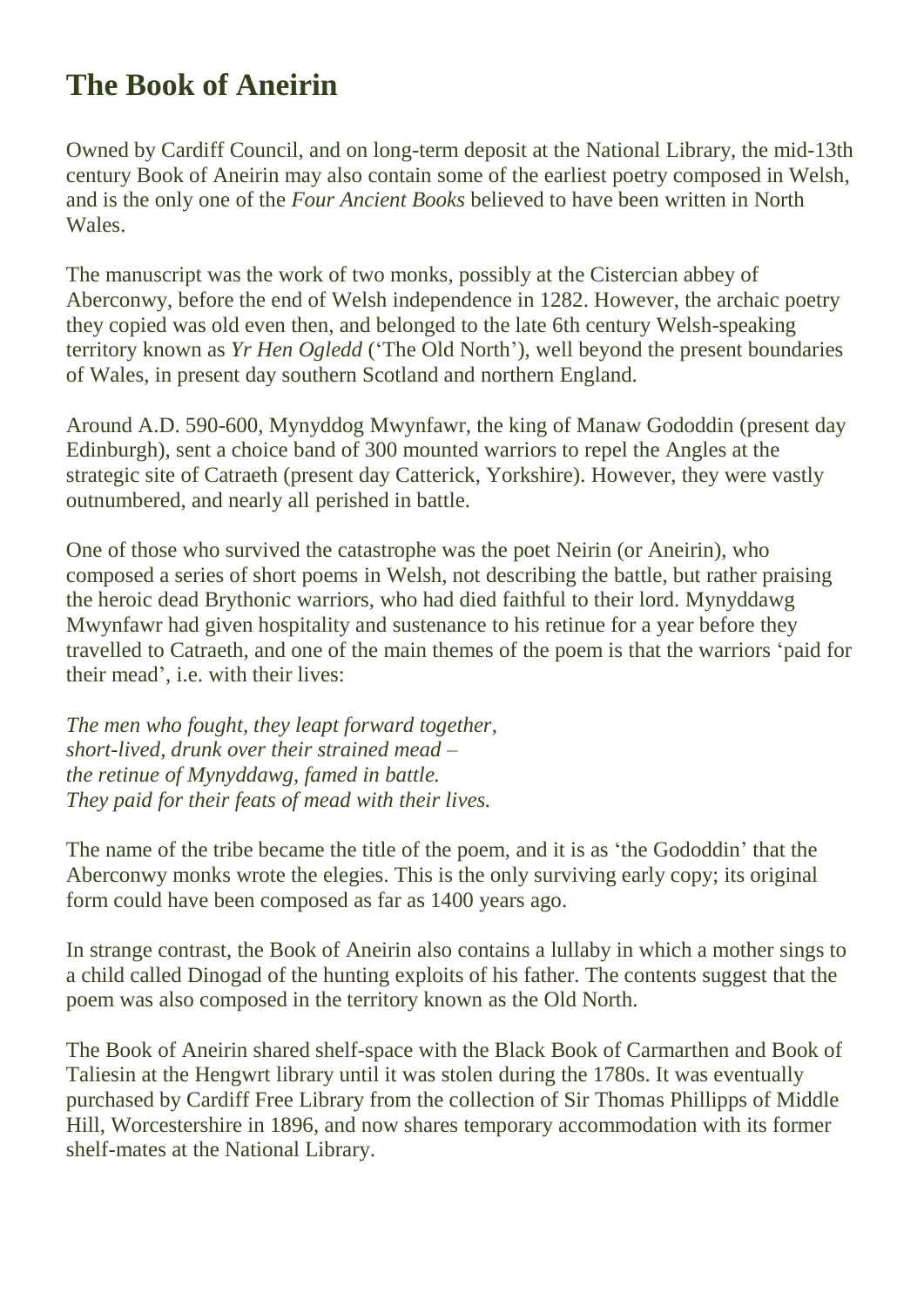# **The Red Book of Hergest**

The magnificent Red Book of Hergest, owned by Jesus College, Oxford, is regarded by many as the high-point of medieval Welsh manuscript production. The largest in size of all medieval Welsh-language manuscripts, and containing a large number of prose texts and poetry, it is a self-contained, one-volume library. It last visited Wales for an exhibition here at the National Library in 1982, that visit believed to be its first return to Wales since 1701.

The manuscript was written by three scribes who worked together between *c.* 1382 and 1410. It contains five poems addressed to Hopcyn ap Tomas ab Einion (*c.* 1330-1408) of Ynysforgan, near Swansea. The main scribe is Hywel Fychan ap Hywel Goch of Builth, who wrote other manuscripts for Hopcyn ap Tomas, and whose hand may also be seen in the White Book of Rhydderch and in the Red Book of Talgarth. It is likely, therefore, that the Red Book of Hergest was written for, or under the direction of, Hopcyn ap Tomas, who owned a library of Welsh manuscripts.

The Red Book is notable for containing almost all Welsh literature before 1400, with the exception of:

- the early poetry of the Book of Taliesin and the Book of Aneirin
- religious and legal texts
- the 14th century compositions of Welsh poets known as *cywyddwyr*.

Among other texts, it contains:

- a complete copy of the Four Branches of the Mabinogi
- Arthurian tales such as *Culhwch ac Olwen, Breuddwyd Rhonabwy* (the only copy), *Owein* and *Peredur*
- a medical tract attributed to the Physicians of Myddfai
- $\blacksquare$  the poems of the Llywarch Hen saga
- the poems of the Welsh court poets, known as the *Gogynfeirdd.*

Following the involvement of Hopcyn ap Tomas's grandson, another Hopcyn, in a failed insurrection against king Edward IV in the mid-15th century, the family's possessions were seized and given to the loyal Sir Roger Vaughan of Tretower, Breconshire. A branch of the Vaughan family lived at Hergest, near Kington, Herefordshire, and it was during the manuscript's residence there during the 16th century that its importance was realised. Because of the colour of its leather covers, and its home, it became known as 'The Red Book of Hergest'.

By the end of the 17th century, the Red Book was in the hands of the antiquary Thomas Wilkins, rector of Saint Mary Church, Glamorgan, who died in 1699. His son of the same name presented the volume to Jesus College, Oxford in 1701, over a hundred years before any public library had been established in Wales.